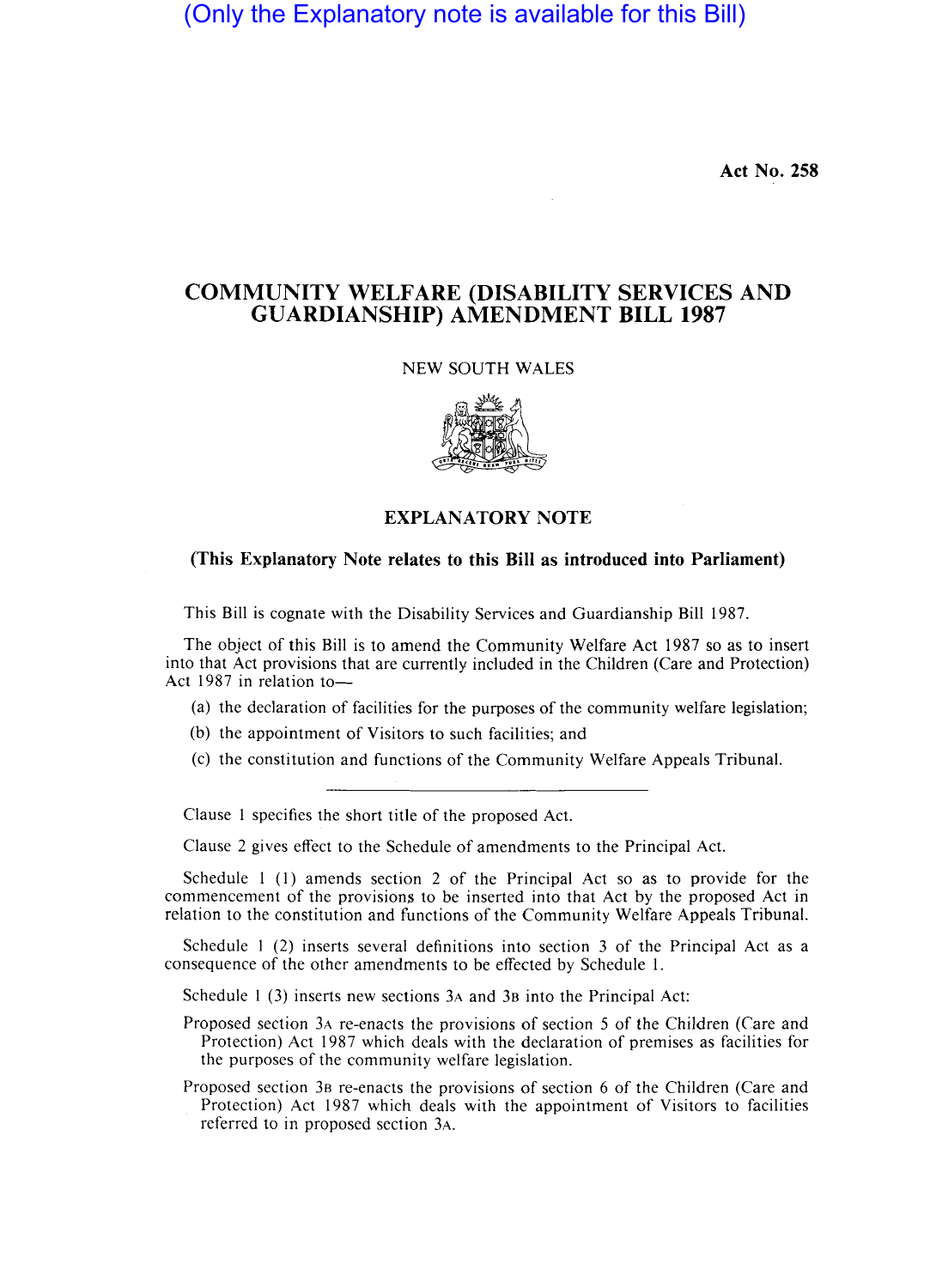Schedule 1 (4) omits Part 6 of the Principal Act and inserts instead proposed Parts 6 and 7. Proposed Part 6 re-enacts the provisions of Part 8 of, and Schedule 4 to, the Children (Care and Protection) Act 1987 in relation to the constitution and functions of the Community Welfare Appeals Tribunal. Proposed Part 7 re-enacts the provisions of the old Part 6 of the Principal Act, thus enabling the Principal Act, as amended by the proposed Act, to retain simple sequential numbering. The following provisions are included in the proposed Parts 6 and 7:

### PART 6-THE COMMUNITY WELFARE APPEALS TRIBUNAL

#### Division 1—Constitution of the Tribunal

- Proposed section 43 establishes the Tribunal and provides for the appointment of its members (of whom there are to be at least 5) and its President and Deputy President.
- Proposed section 44 provides for the appointment of a Registrar and of such other staff as may be necessary to enable the Tribunal to exercise its functions.
- Proposed section 45 provides for the composition of the Tribunal for the purposes of any particular sitting.
- Proposed section 46 enables the Tribunal to hold more than one sitting at the same time whenever it has 6 or more members.
- Proposed section 47 provides for the procedure to be followed by the Tribunal at any of its sittings.
- Proposed section 48 provides for the resolution of any questions that arise at a sitting of the Tribunal.

#### Division 2—Proceedings before the Tribunal

- Proposed section 49 ensures that the Tribunal is not bound by the rules of evidence or by other strict legal technicalities.
- Proposed section 50 enables the Tribunal to conduct preliminary conferences in order to bring the parties to a proceeding to agreement on the matters to which the proceeding relates.
- Proposed section 51 enables the Tribunal to require the person or body by whom the decision the subject of an appeal to the Tribunal was made to lodge relevant material documents with the Tribunal.
- Proposed section 52 provides that proceedings before the Tribunal shall be open to the public except where the Tribunal determines otherwise.
- Proposed section 53 restricts the publication of the identity of children involved in proceedings before the Tribunal.
- Proposed section 54 specifies the persons who may appear in proceedings before the Tribunal and enables such persons to be represented by a solicitor or barrister or, by leave of the Tribunal, by an agent.
- Proposed section 55 specifies the rights that a party to proceedings before the Tribunal has in relation to the presentation of evidence.
- Proposed section 56 enables the member presiding at a sitting of the Tribunal to require persons to appear before the Tribunal to give evidence or to produce to the Tribunal any document relevant to proceedings before the Tribunal.
- Proposed section 57 requires witnesses to answer questions put to them in the course of proceedings before the Tribunal.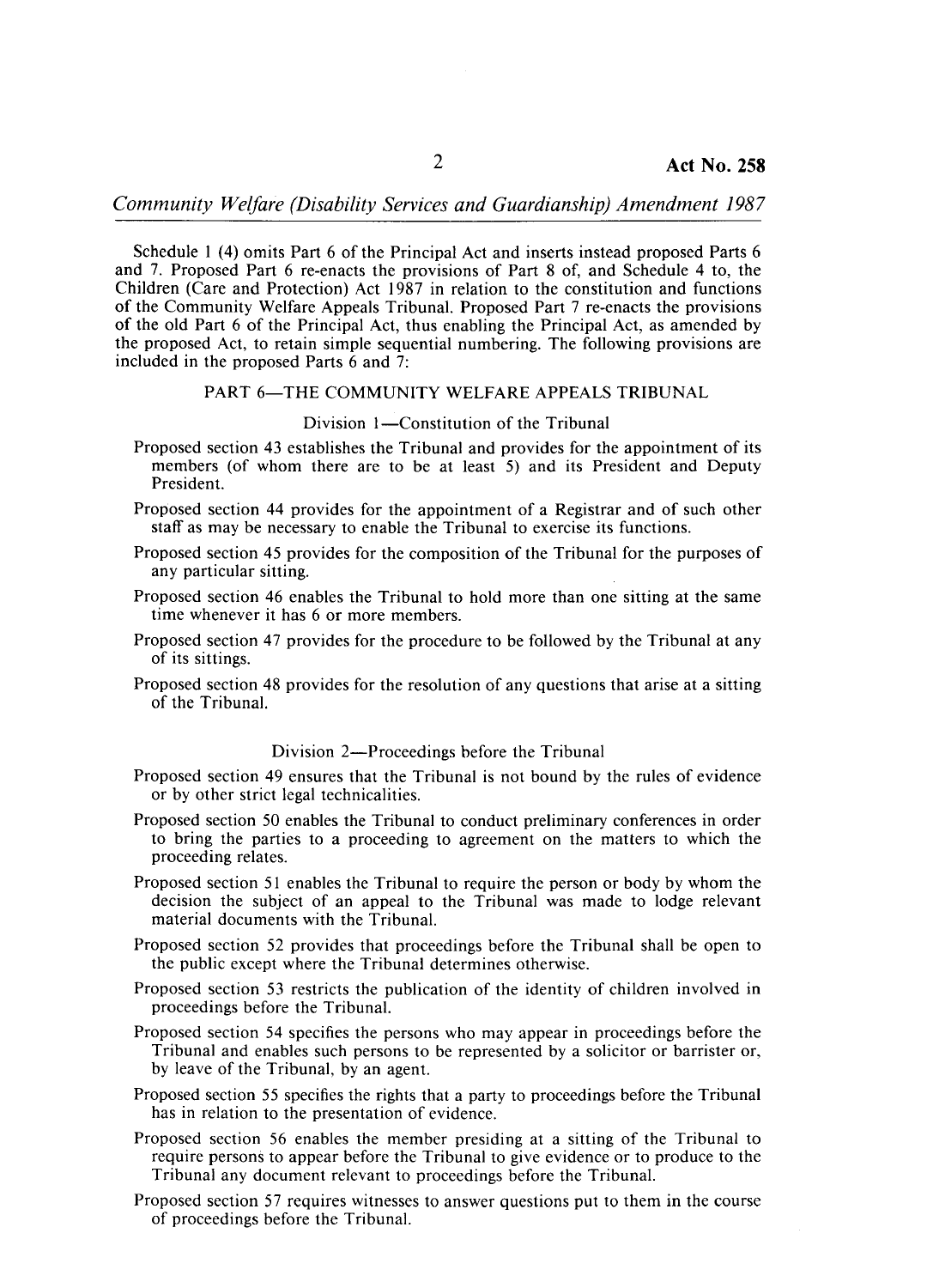- Proposed section 58 imposes a penalty of 5 penalty units (that is, \$500) on a person who fails to comply with a requirement referred to in proposed section 56 or 57 or who, while appearing before the Tribunal, makes an unsworn statement that the person knows to be false or misleading.
- Proposed section 59 provides for the payment of allowances and expenses to witnesses who appear before the Tribunal.
- Proposed section 60 enables the Tribunal to adjourn its proceedings.

#### Division 3—Decisions of the Tribunal

- Proposed section 61 prescribes the form in which the decisions of the Tribunal are to be given.
- Proposed section 62 enables the Tribunal to give directions as to the payment of costs.
- Proposed section 63 enables the Tribunal to exercise the same powers as the Minister or Director-General was able to exercise in relation to the decision the subject of the proceedings before the Tribunal, and further enables the Tribunal to limit the rights of any party to proceedings before it to bring further proceedings in respect of the same matter.
- Proposed section 64 provides that a decision of the Tribunal is final and is to be given effect to as if it were the decision of the Minister or the Director-General, as the case may be.
- Proposed section 65 provides that the making of an appeal to the Tribunal does not of itself affect the decision the subject of the appeal.

#### Division 4—Appeals from decisions of the Tribunal

Proposed section 66 enables a party to proceedings before the Tribunal to appeal to the Supreme Court, on a question of law, from any decision of the Tribunal.

#### Division 5-General

- Proposed section 67 enables the Tribunal to exercise the same powers of entry in relation to certain premises as may be exercised by officers of the Department of Youth and Community Services.
- Proposed section 68 imposes a penalty of 5 penalty units (that is, \$500) on persons who are guilty of misconduct during the course of proceedings before the Tribunal.
- Proposed section 69 requires the member presiding at a sitting of the Tribunal to cause a record to be kept of the decisions at the sitting.
- Proposed section 70 provides for the authentication of documents by the President, the Deputy President or the Registrar of the Tribunal.
- Proposed section 71 protects the Board, its members and its members of staff from liability in respect of things done by them in the exercise of their functions under the Principal Act.
- Proposed section 72 gives the protection of section 18 of the Defamation Act 1974 to the proceedings of the Tribunal.
- Proposed section 73 provides for the making of rules governing the practice and procedure of the Tribunal.
- Proposed section 74 requires the President of the Tribunal to submit reports to the Minister on the work and activities of the Tribunal.